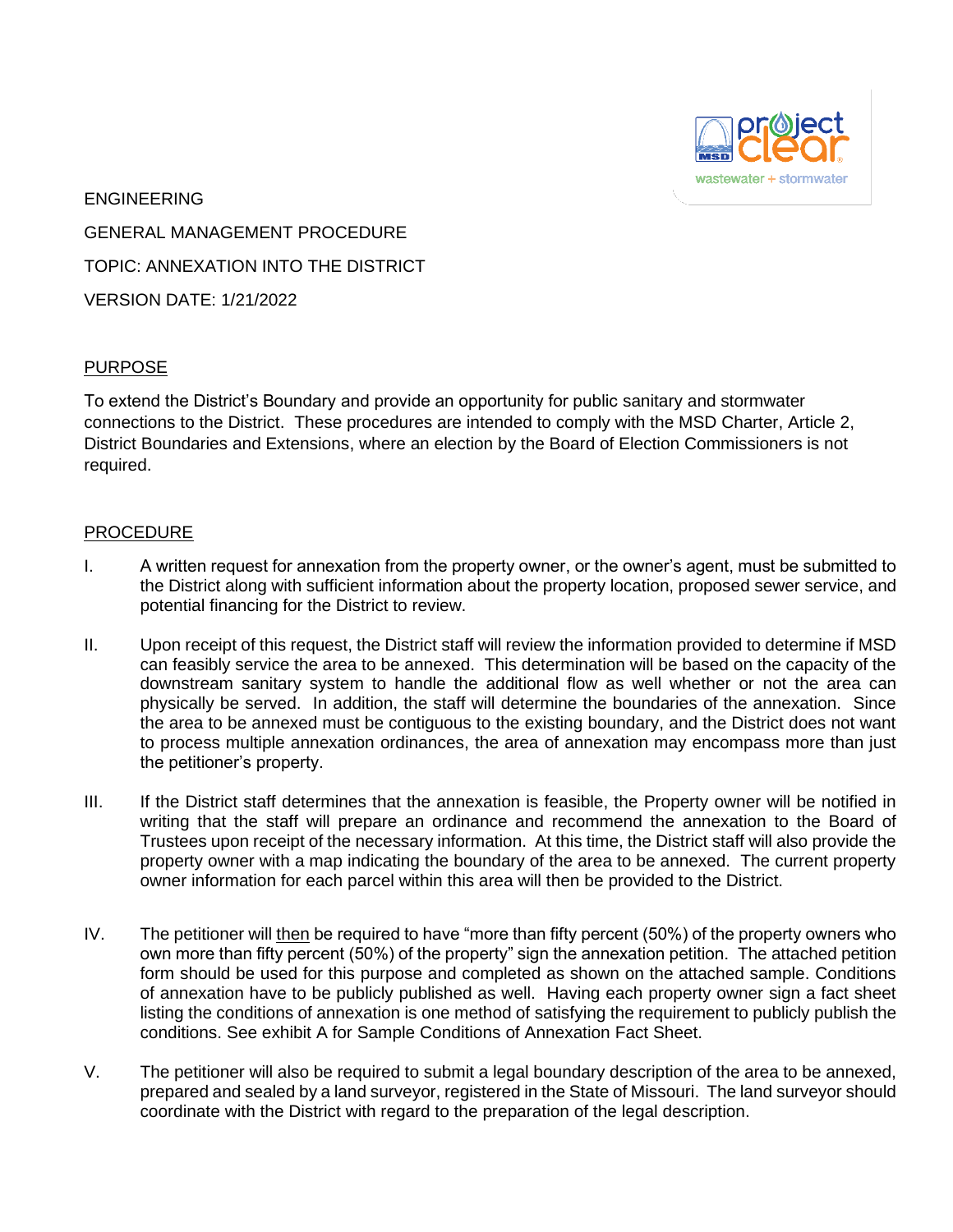- VI. Upon receipt of the signed petition and legal boundary description, the District staff will prepare an ordinance for presentation to the Board of Trustees. The Board of Trustees generally meets on the second Tuesday of the month. The information for the annexation must be submitted at least 4 weeks before this date to allow time for preparation of the ordinance and supporting documentation. The adoption of the annexation ordinance requires two board meetings (introduce at the first and adopt at the second). See exhibit B for a sample Board Form. See exhibit C for sample annexation area map.
- VII. Upon adoption of the ordinance, a letter of notification will be sent to each property owner within the annexed area. The municipality will also be notified of the annexation.
- VIII. The petitioner will be required to pay the recording fee for having the document recorded with the City of St. Louis, St. Louis County and the Secretary of State. The District will notify the petitioner of the fee amounts.
- IX. The legal boundary description will be submitted to the MSD Secretary Treasurer to record the new Boundaries of the District, per Charter Section 2.010.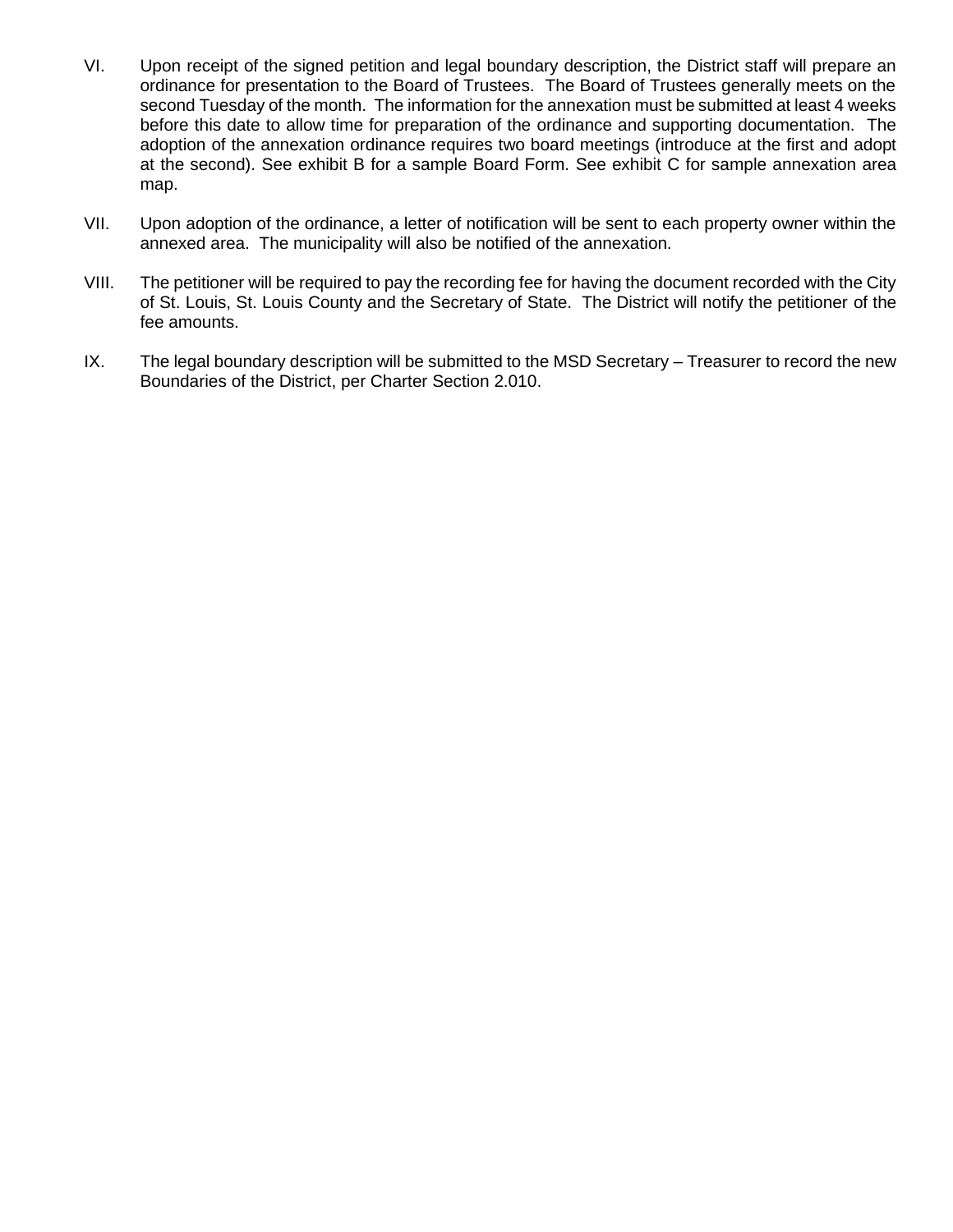## Exhibit A

**Sample Conditions for Annexation**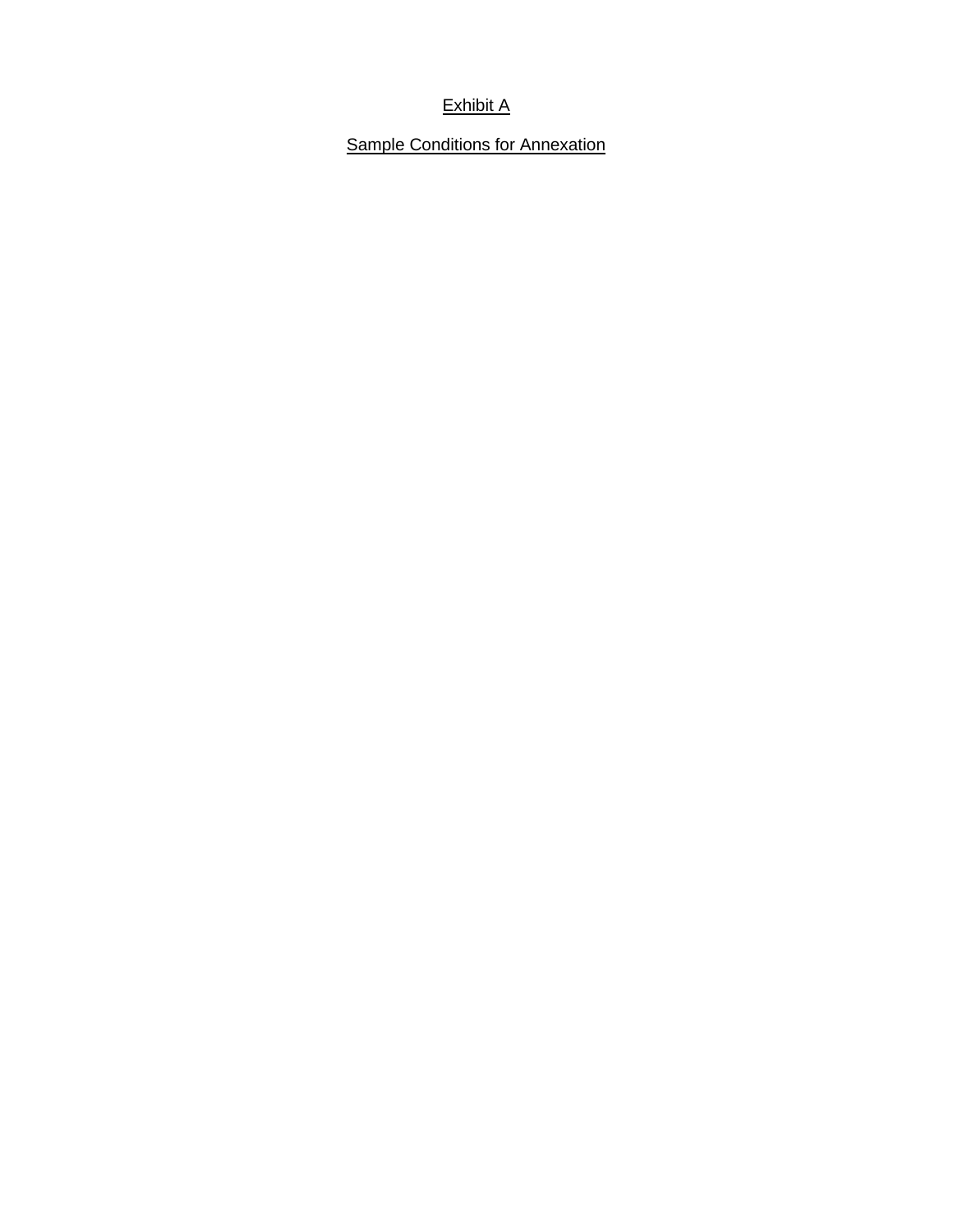December 2021 (EXAMPLE)



# **Annexation to MSD**

Pursuant to MSD Charter, MSD has conditions for annexation, such as access to the area, discharge standards, plan review, permitting, and certain costs. These conditions are to be publicly published.

- 1) Development Review all development plans and areas to be Annexed must submit plans to MSD's Development Review Process.
	- a. Relevant Fees will be charged per MSD's standard practice. See Attachment 1 for current rates.
	- b. Discharge standards and constraints per MSD ordinance 15048 and per MSD Rules and Regulations and Engineering Design Requirements to be addressed during plan review based on development plans.
	- c. Properties within Surcharge areas for system development must pay a fee per acreage developed.
		- i. Caulks Creek Surcharge \$2,750.00 per acre
	- d. Sewer extension and connection costs
		- i. Public facilities to be dedicated to MSD
		- ii. Construction Escrow applies for public MSD sewer facilities and for stormwater BMPs, detention basins, etc.
- 2) As a customer of MSD, wastewater charges will apply per MSD standard practice. See Attachment 2 for current rates.
- 3) As a property owner within the District, stormwater taxes will apply as follows.
	- a. General Administrative Tax (Regulatory) \$0.0169 per \$100 assessed valuation
	- b. Districtwide Stormwater Operations and Maintenance tax not applicable due to levee district agreement
	- c. Operation, Maintenance, Construction, and Improvement Tax (OMCI) not applicable

Signatures of Petitioners for MSD Annexation that have been made aware of these conditions:

\_\_\_\_\_\_\_\_\_\_\_\_\_\_\_\_\_\_\_\_\_\_\_\_\_\_\_\_\_\_\_\_\_\_\_\_\_\_\_\_\_\_\_\_ \_\_\_\_\_\_\_\_\_\_\_\_\_\_\_

\_\_\_\_\_\_\_\_\_\_\_\_\_\_\_\_\_\_\_\_\_\_\_\_\_\_\_\_\_\_\_\_\_\_\_\_\_\_\_\_\_\_\_\_ \_\_\_\_\_\_\_\_\_\_\_\_\_\_\_

Parcel owner signature **Date** Date Parcel Locator:

| Parcel owner signature | Date |
|------------------------|------|
| Parcel Locator:        |      |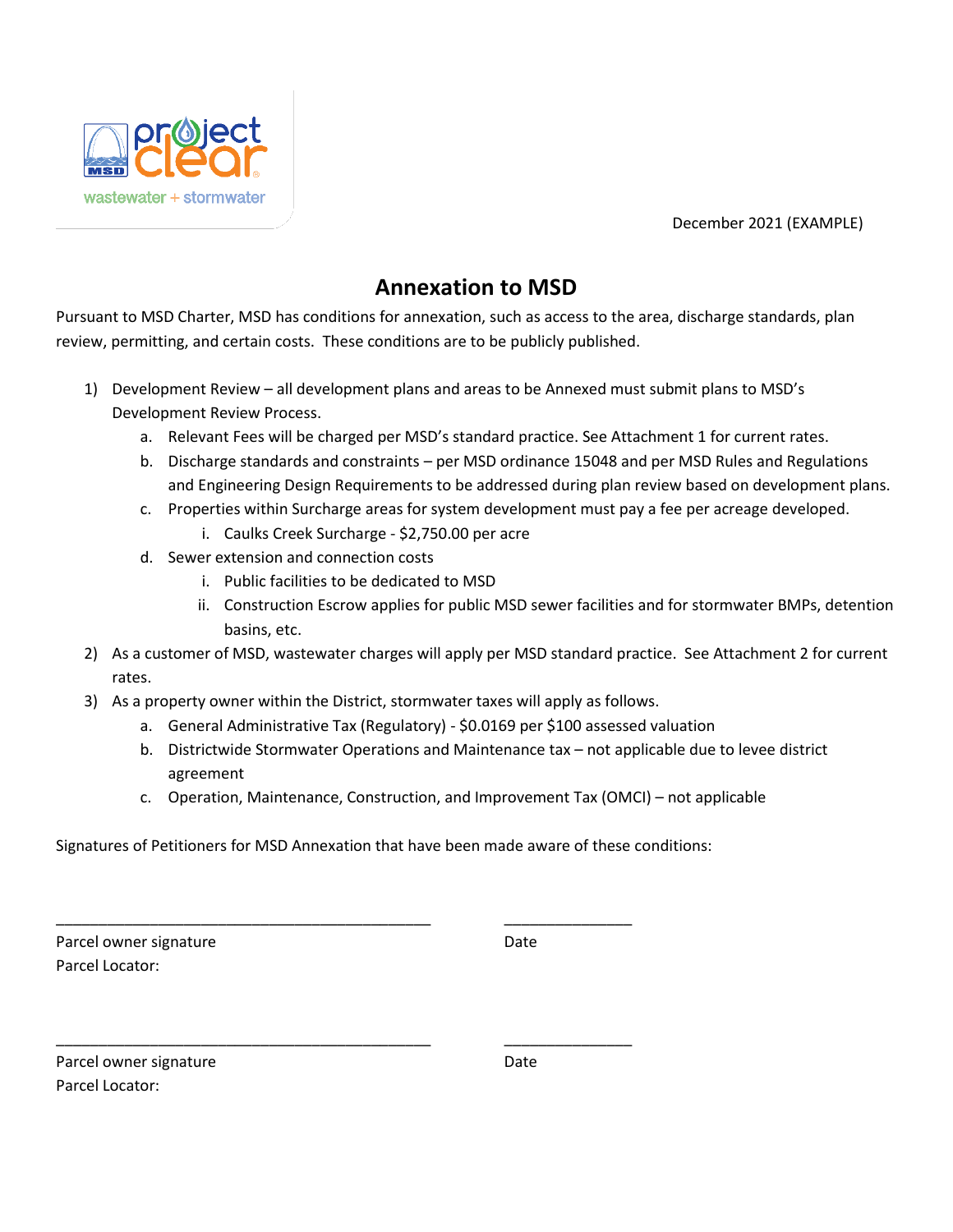#### **Attachment 1: MSD Fees**

| <b>Plan Review Fees</b>                                      | Current |  |  |  |
|--------------------------------------------------------------|---------|--|--|--|
| <b>Submittal Charge</b>                                      | $\ast$  |  |  |  |
| Subdivisions, commercial projects, single lots, parking lots | ∗       |  |  |  |
| Trunk & outfall sewers, sewer extensions                     |         |  |  |  |
| Basic Conceptual Review – no project number assigned         |         |  |  |  |
|                                                              |         |  |  |  |
| <b>Permit Fees</b>                                           |         |  |  |  |
| <b>Connection Permit</b>                                     | $\ast$  |  |  |  |
| <b>Construction Permit</b>                                   | $\ast$  |  |  |  |
| <b>Pump Station Radio Connection Fee</b>                     | $\ast$  |  |  |  |
| Machine Tap                                                  | $\ast$  |  |  |  |
| Sanitary & Combined Sewers                                   | $\ast$  |  |  |  |
| <b>Storm Sewers</b>                                          | $\ast$  |  |  |  |
| <b>Pump Station</b>                                          | $\ast$  |  |  |  |

\* - See link below for Plan Review and Permit Fees: <https://msdprojectclear.org/doing-business/development-review/fees/>

# **Connection Fees**  Residential  $*$ Commercial \*

\* - See link below for Connection Fees:

<https://msdprojectclear.org/doing-business/development-review/required-documents-checklists/connection-fees/>

## **Industrial Pretreatment Program**

| Base Fee         | $\ast$ |
|------------------|--------|
| Sample Point Fee | $\ast$ |
| Volume Fee       | $\ast$ |

\* - Contact MSD Environmental Compliance, (314) 436-8710, for additional information on the Industrial Pretreatment program and associated fees.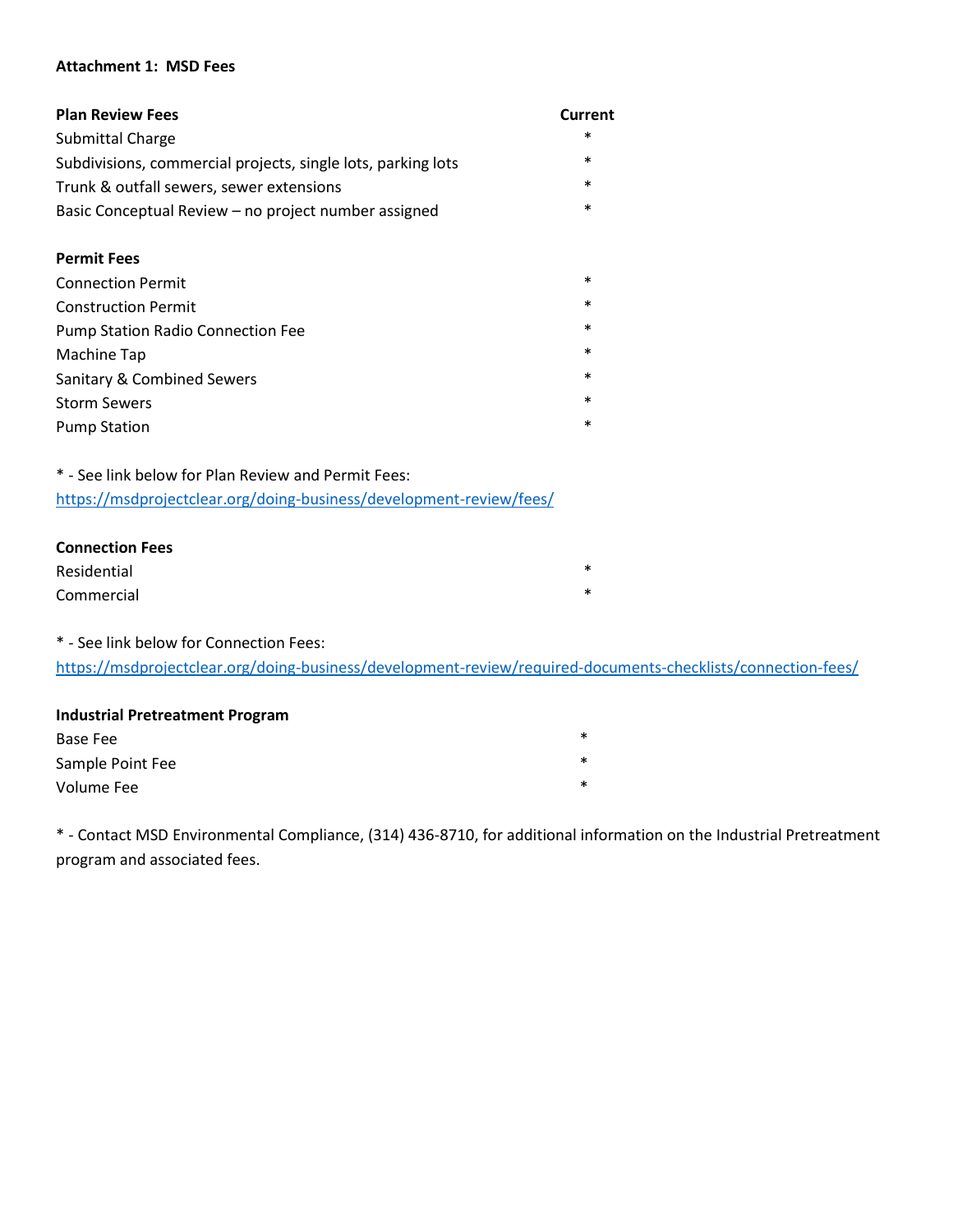### **Attachment 2: MSD Wastewater Charges**

| <b>Residential Customers</b> | <b>Current</b> |
|------------------------------|----------------|
| Base Charge                  | *              |
| Metered Volume               | ж              |

\* - See link below for Residential Wastewater Charges: <https://msdprojectclear.org/customers/billing/rate-information/water-meters/>

## **Commercial/Industrial Customers**

| Base Charge        | ж |
|--------------------|---|
| Metered Volume     | * |
| Compliance Charges | * |

## **Surcharges for Excess Strength Sewage**

| Suspended solids over 300 mg/liter            | ж      |
|-----------------------------------------------|--------|
| Biodegradable oxygen demand over 300 mg/liter | ж      |
| Chemical oxygen demand over 600 mg/liter      | $\ast$ |

\* - See link below for Commercial/ Industrial Wastewater Charges: <https://msdprojectclear.org/customers/billing/rate-information/>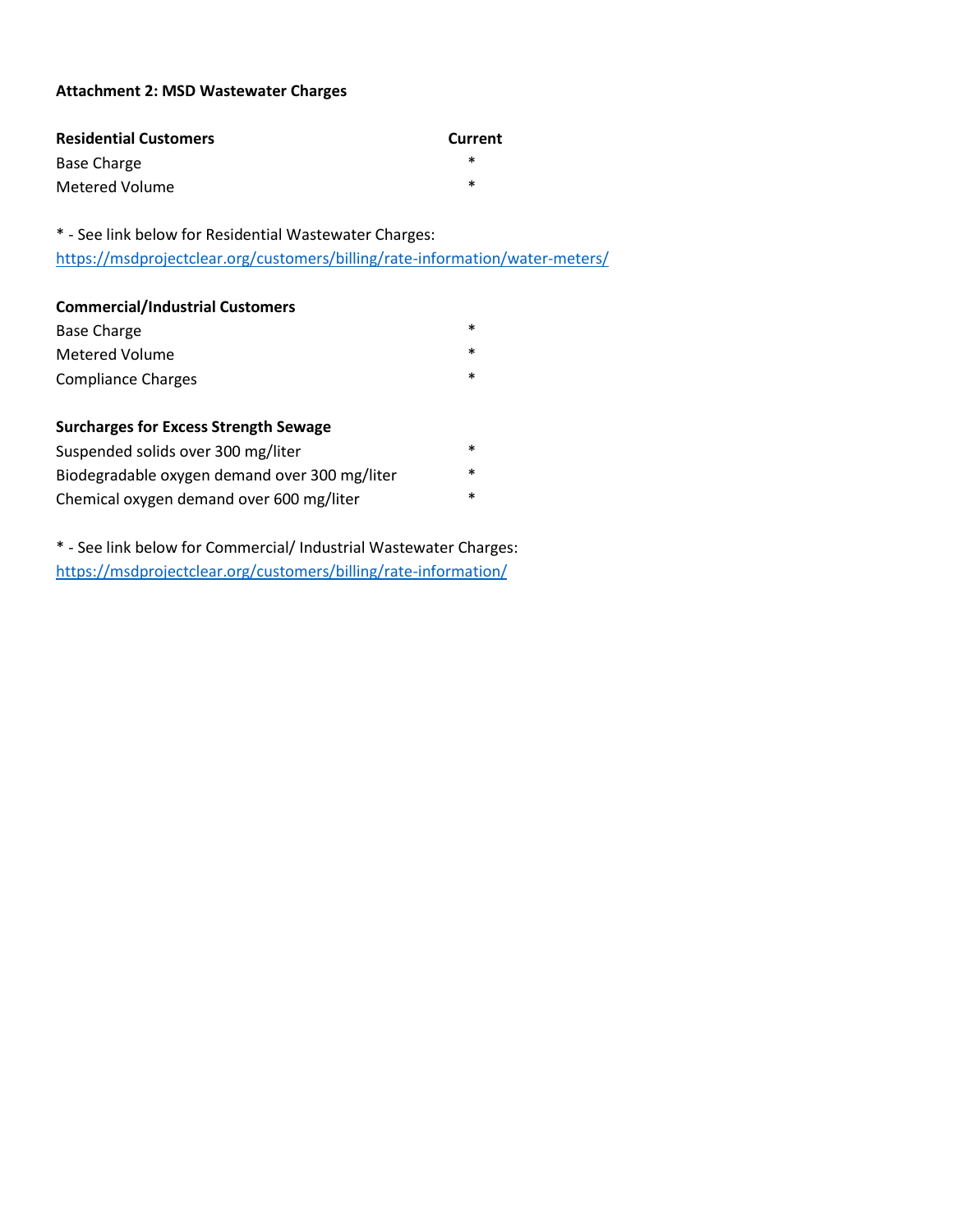## EXHIBIT B

## Sample Board Form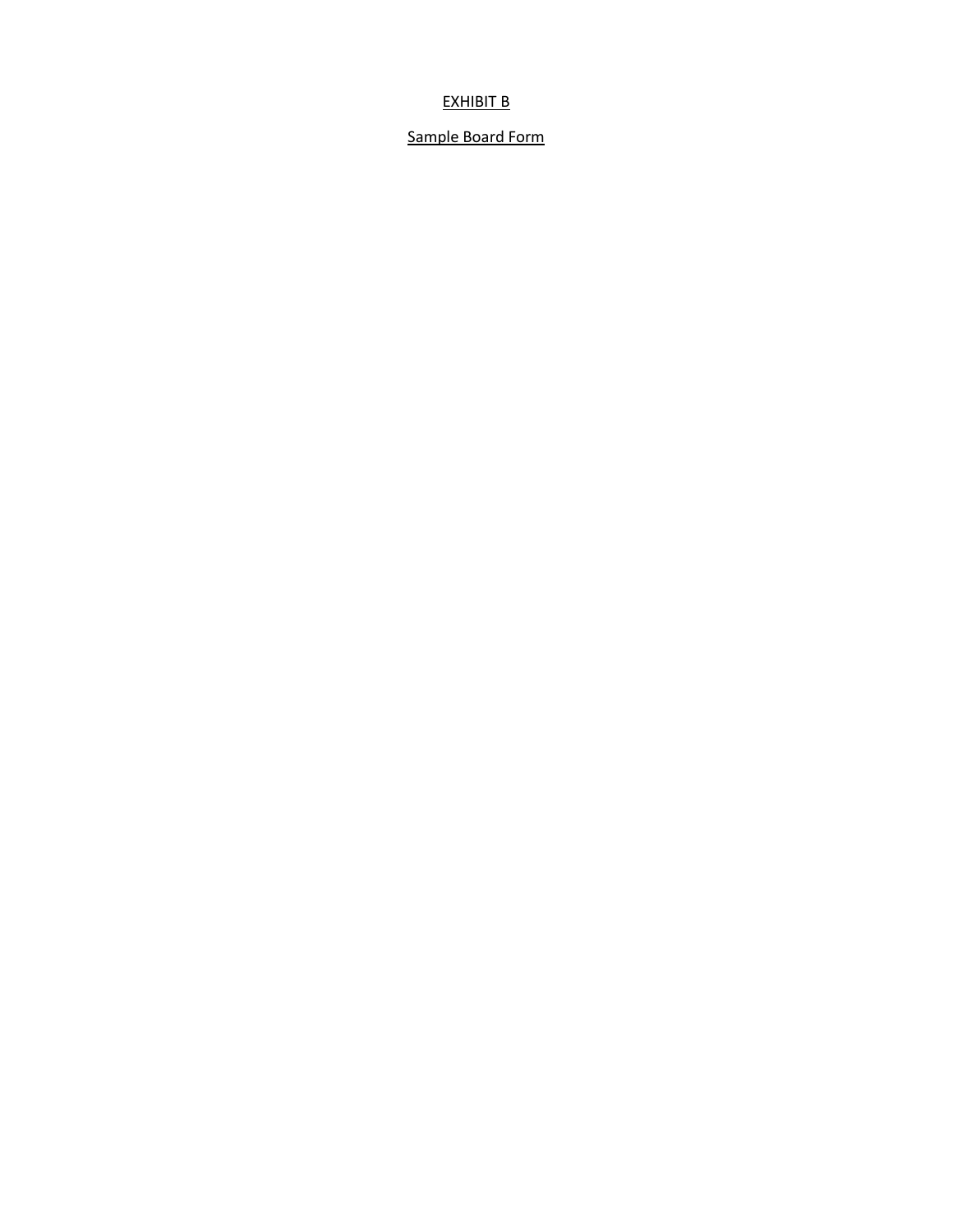#### **AGENDA ITEM NUMBER:** 1/13/22

**NAME OF PROJECT:** (EXAMPLE) Eatherton Centaur LLC and MBL Futures LLC Annexation

LOCATION: Intersection of North Eatherton Road and Centaur Road in the City of Wildwood, Missouri

**TYPE OF PROJECT:** Annexation

#### **DEPARTMENT REQUESTING ACTION:** Engineering

#### **REQUESTED ACTION:**

**Why is this action necessary?:** Property does not have a suitable sanitary outfall. **What does action accomplish?:** Extends the District's Boundaries and provides an opportunity for public sanitary connection to the District.

#### **SUMMARY EXPLANATION/BACKGROUND:**

| Contractor:                      | N/A |     |     |              | <b>Previous District Contract:</b> | N/A |
|----------------------------------|-----|-----|-----|--------------|------------------------------------|-----|
| <b>Consultant:</b>               | N/A |     |     |              |                                    |     |
| Agency:                          | N/A |     |     |              |                                    |     |
| Number of bidders:               |     | N/A |     | Low Bid: N/A | High Bid: N/A                      |     |
| <b>Appropriation Amount: N/A</b> |     |     |     |              | Designer's Estimate: N/A           |     |
| <b>Total MWBE Participation:</b> |     |     | N/A |              |                                    |     |
| <b>Type of Contract:</b>         |     | N/A |     |              |                                    |     |
| <b>Properties Affected: 5</b>    |     |     |     |              | <b>Properties Benefiting: 5</b>    |     |
|                                  |     |     |     |              |                                    |     |

**Designed by:** N/A

The property owners have requested annexation into the District's boundaries so that sanitary service may be provided for their properties, and the consequence that at least some of the properties may be developed. The properties are contiguous with current District boundaries. All of the property owners have signed the petition for annexation. Pursuant to MSD Charter Article 2, MSD has publicly published the costs and conditions for this annexation. Engineering staff in Planning and Development Review will continue to monitor the existing sanitary system capacity for the possible need for future upgrades as future developments and connections are proposed. Whereas the area to be annexed will be tributary to the Caulks Creek Pump Station A and the Caulks Creek Force Main, as part of any MSD development review of any of these parcels, the developers shall pay the District the Caulks Creek Surcharge for portions of the cost of the design for the design and construction of improvements and renovations to Caulks Creek Pump Station A and the Caulks Creek Force Main as undertaken by the District per Ordinance No. 9249 and MSD's standard practice.

## **FUNDING/COST SUMMARY:**

| <b>Budgeted:</b>                | N/A                                                  | <b>Budget Year: N/A</b> |  | <b>Amount: N/A</b> |  |  |  |
|---------------------------------|------------------------------------------------------|-------------------------|--|--------------------|--|--|--|
| <b>Fund Name:</b>               | N/A                                                  |                         |  |                    |  |  |  |
| <b>Additional Comments: N/A</b> |                                                      |                         |  |                    |  |  |  |
|                                 | <b>PREVIOUS BOARD ACTION RELATED TO THIS ACTION:</b> | N/A                     |  |                    |  |  |  |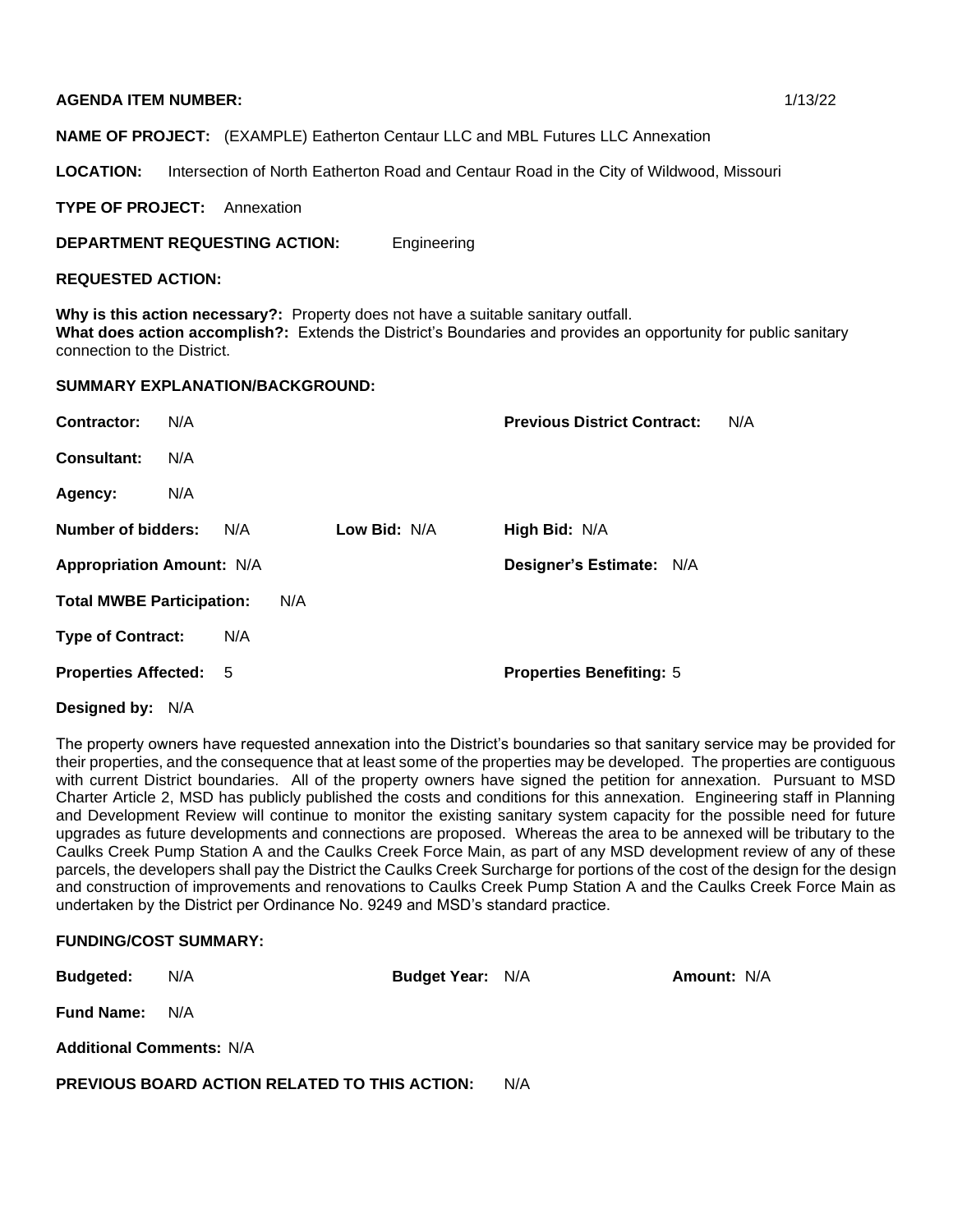## Exhibit C

## Sample Annexation Area Map